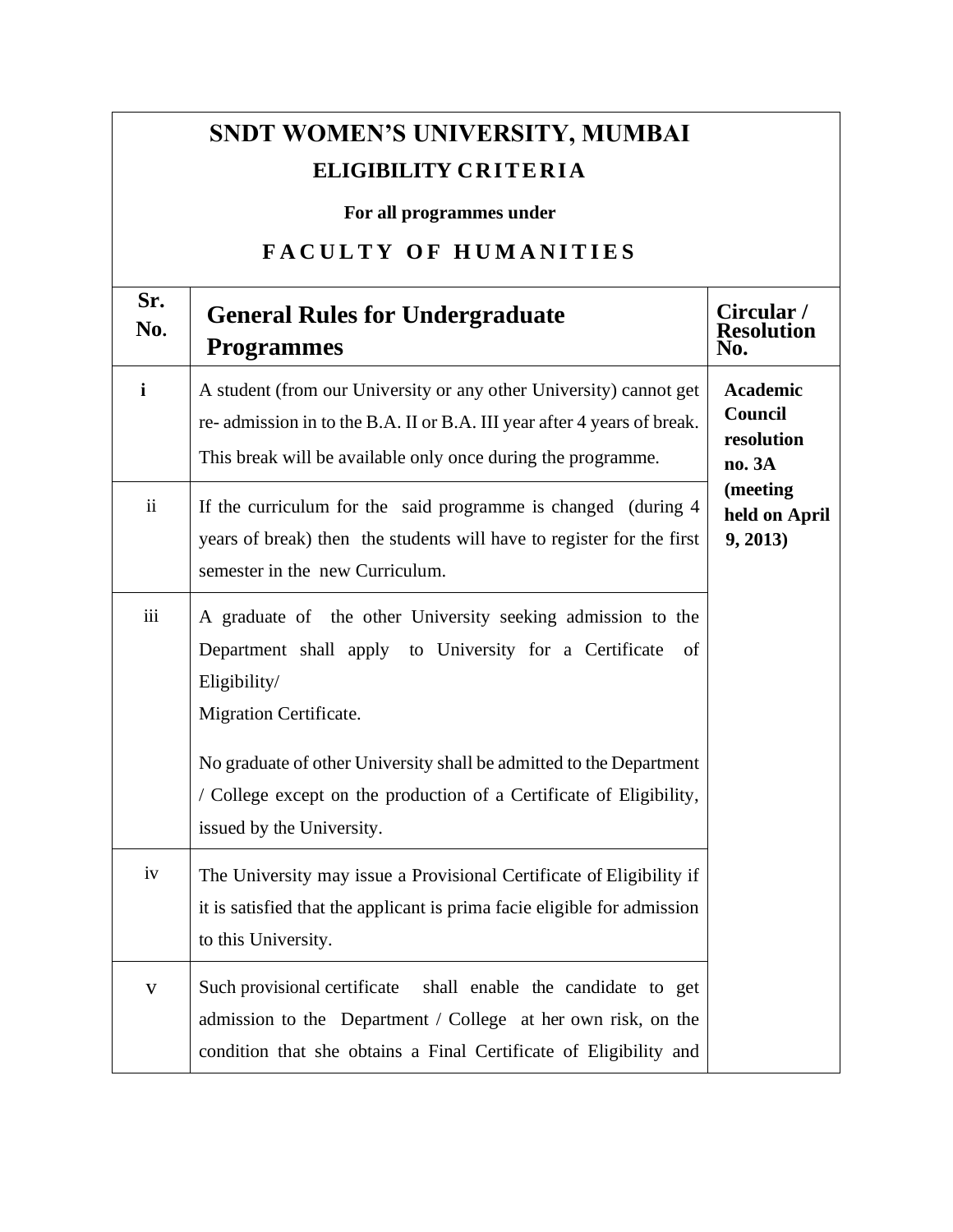|                       | Migration before the close of the academic term in which the<br>candidate is provisionally admitted to the University.                                                                                                                                                                                                                                                                                                                        |                                                                                                                                                                                                                                                                                                |                 |                                                                                             |
|-----------------------|-----------------------------------------------------------------------------------------------------------------------------------------------------------------------------------------------------------------------------------------------------------------------------------------------------------------------------------------------------------------------------------------------------------------------------------------------|------------------------------------------------------------------------------------------------------------------------------------------------------------------------------------------------------------------------------------------------------------------------------------------------|-----------------|---------------------------------------------------------------------------------------------|
| $\overline{vi}$       | Application forms of candidates from other University will not be<br>accepted if they are not accompanied by Provisional certificate of<br>Eligibility. Similarly the Transfer Certificate will have to be<br>produced by the candidate wherever necessary.                                                                                                                                                                                   |                                                                                                                                                                                                                                                                                                |                 |                                                                                             |
| vii                   | If a candidate fails to obtain the Final Certificate of Eligibility and<br>Migration certificate (while coming from other than SNDT<br>Women's University and Transfer Certificate (from college of<br>SNDTWU) before the close of the academic term, in which she is<br>provisionally admitted to the University, her admission to the<br>Department / College and her attendance at lectures during the term<br>are liable to be cancelled. |                                                                                                                                                                                                                                                                                                |                 |                                                                                             |
| viii                  | Only a student of SNDT Women's University can take admission<br>to II $/$ IV $/$ VI semester after a gap (minimum 1 semester and<br>maximum four years).                                                                                                                                                                                                                                                                                      |                                                                                                                                                                                                                                                                                                |                 |                                                                                             |
| Sr.<br>N <sub>0</sub> | Name of the<br><b>Programme</b>                                                                                                                                                                                                                                                                                                                                                                                                               | <b>Eligibility</b>                                                                                                                                                                                                                                                                             | <b>Duration</b> | Circular/<br><b>Resolution</b><br>No.                                                       |
| $\mathbf{1}$          | of<br><b>Bachelor</b><br>Arts(B.A)                                                                                                                                                                                                                                                                                                                                                                                                            | As follows:                                                                                                                                                                                                                                                                                    | <b>3 Years</b>  |                                                                                             |
|                       | English<br>❖<br>Gujarati<br>❖<br>Hindi<br>❖<br>Marathi<br>❖<br>Sanskrit<br>❖<br>Economics<br>❖                                                                                                                                                                                                                                                                                                                                                | $\mathbf{B}.\mathbf{A}.\mathbf{-I}$<br>A candidate is being eligible<br>for admission to the three year<br>programme leading to the<br>degree of Bachelor of Arts<br>must have passed the Higher<br>Secondary School Certificate<br>XII)<br>examination<br>(Std.<br>conducted by the different |                 | <b>Academic</b><br>Council<br>resolution<br>no. 3A<br>(meeting<br>held on April<br>9, 2013) |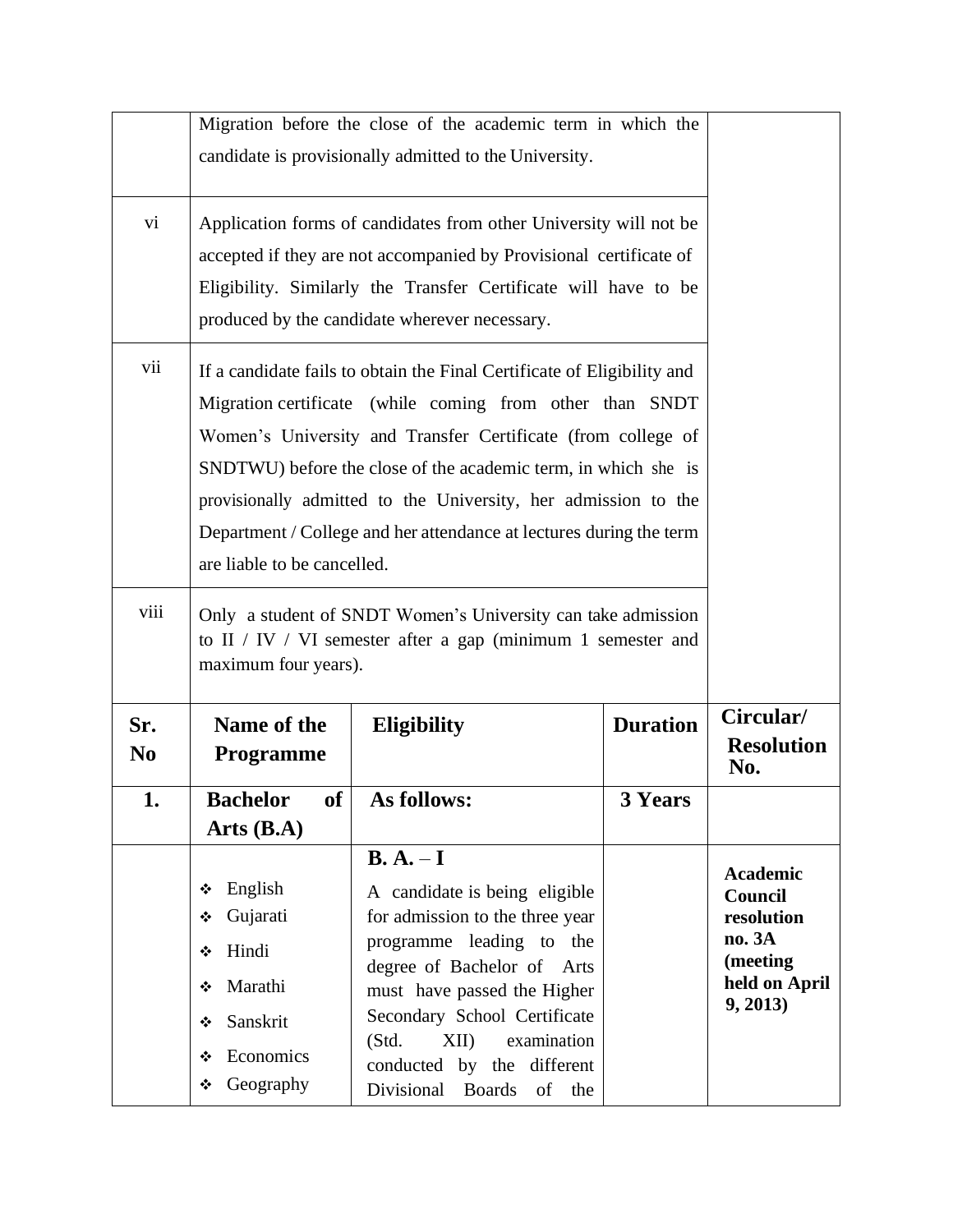| History<br>❖<br>Political<br>❖<br>Science | Maharashtra State Board of<br>Secondary<br>Higher<br>and<br>Secondary Education with the<br>following subjects: |
|-------------------------------------------|-----------------------------------------------------------------------------------------------------------------|
| Psychology<br>❖                           | 1. English Paper of 100                                                                                         |
| Sociology<br>❖                            | marks.                                                                                                          |
|                                           | Any one of the Modern<br>2.                                                                                     |
|                                           | Indian<br>languages<br><b>or</b>                                                                                |
|                                           | Modern<br>Foreign                                                                                               |
|                                           | Languages<br>$\hbox{or}$<br>any                                                                                 |
|                                           | Classical<br>Language<br><b>or</b>                                                                              |
|                                           | Information<br>Technology                                                                                       |
|                                           | /any four subjects carrying                                                                                     |
|                                           | 100 mark each.                                                                                                  |
|                                           | <b>OR</b>                                                                                                       |
|                                           | English<br>1.                                                                                                   |
|                                           | Any<br>vocational<br>2.<br>one                                                                                  |
|                                           | subject<br>carrying<br>200                                                                                      |
|                                           | marks.                                                                                                          |
|                                           | $3.$ Any<br>three<br>subjects                                                                                   |
|                                           | carrying 100 marks each.                                                                                        |
|                                           | <b>OR</b>                                                                                                       |
|                                           | have passed the<br>Must                                                                                         |
|                                           | Higher Secondary School                                                                                         |
|                                           | Certificate<br>(Std.<br>XII)                                                                                    |
|                                           | examination<br>with<br>the                                                                                      |
|                                           | Minimum<br>Competency                                                                                           |
|                                           | based vocational courses                                                                                        |
|                                           | (MCVC) conducted by the                                                                                         |
|                                           | Divisional<br>different                                                                                         |
|                                           | Boards of the Maharashtra                                                                                       |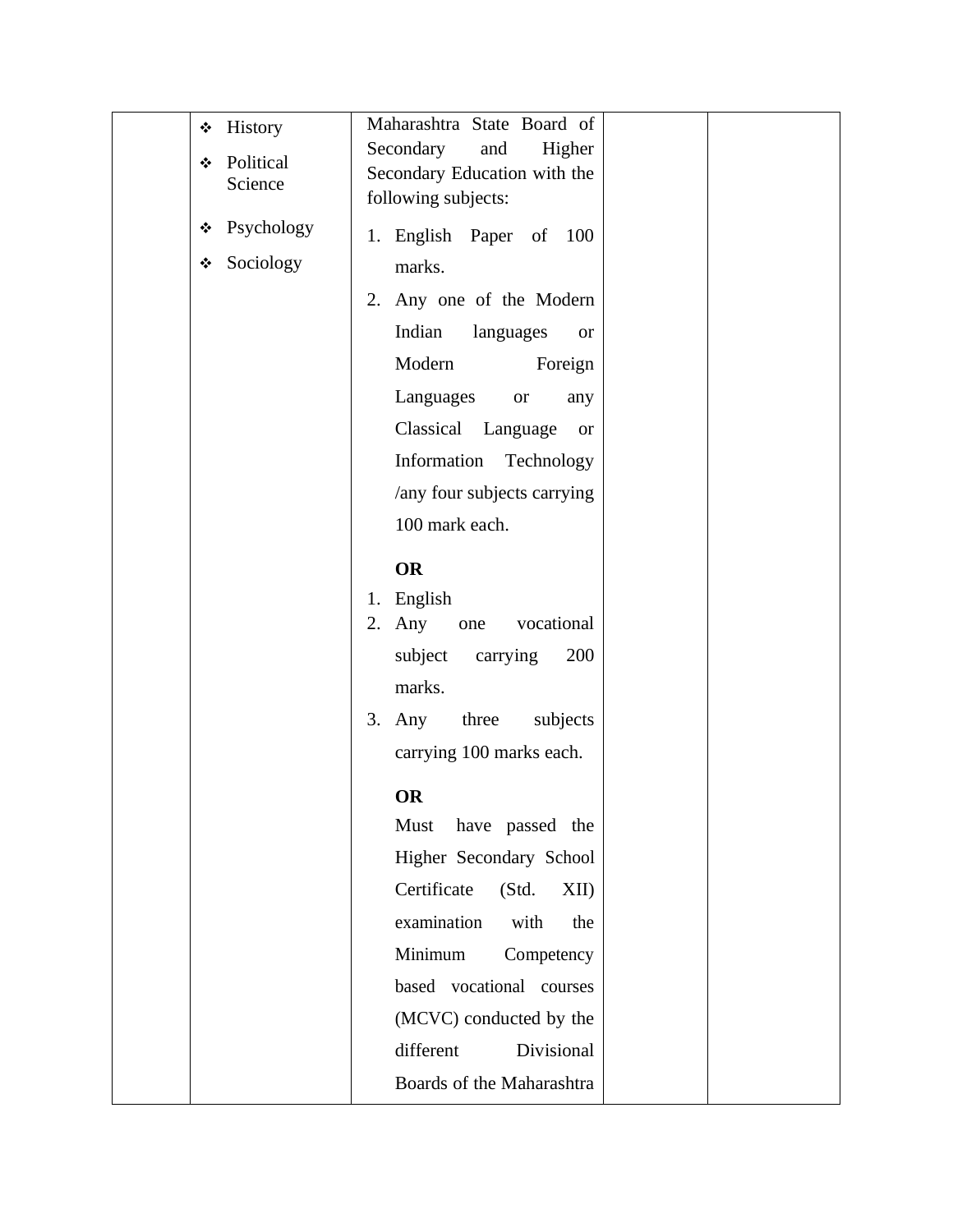|              | State Board of Secondary                                                                                                                                                                                         |  |
|--------------|------------------------------------------------------------------------------------------------------------------------------------------------------------------------------------------------------------------|--|
|              | and Higher Secondary                                                                                                                                                                                             |  |
|              | Education.                                                                                                                                                                                                       |  |
|              |                                                                                                                                                                                                                  |  |
|              | <b>OR</b>                                                                                                                                                                                                        |  |
|              | Must have passed an                                                                                                                                                                                              |  |
|              | examination of<br>another                                                                                                                                                                                        |  |
|              | University<br><b>Body</b><br><b>or</b>                                                                                                                                                                           |  |
|              | recognized as equivalent                                                                                                                                                                                         |  |
|              | thereto.                                                                                                                                                                                                         |  |
|              |                                                                                                                                                                                                                  |  |
|              | <b>OR</b>                                                                                                                                                                                                        |  |
|              | Must have passed any                                                                                                                                                                                             |  |
|              | three<br>Govt.<br>year                                                                                                                                                                                           |  |
|              | Diploma<br>recognized                                                                                                                                                                                            |  |
|              | Programmes.                                                                                                                                                                                                      |  |
|              | The students who pass<br>University Entrance Test<br>(UET) conducted by the<br>for<br>Distance<br>Centre<br>Education (CDE) will be<br>eligible<br>to join<br>the<br>through<br>programme<br>Distance mode only. |  |
|              | UET passing will be valid<br>for a period of two years<br>only.                                                                                                                                                  |  |
|              | Distance<br>Education<br>Council (DEC) norms will<br>be followed for admission<br>into Distance Education<br>programmes.                                                                                         |  |
|              | $B. A. - II$                                                                                                                                                                                                     |  |
| English<br>❖ | For a student from this                                                                                                                                                                                          |  |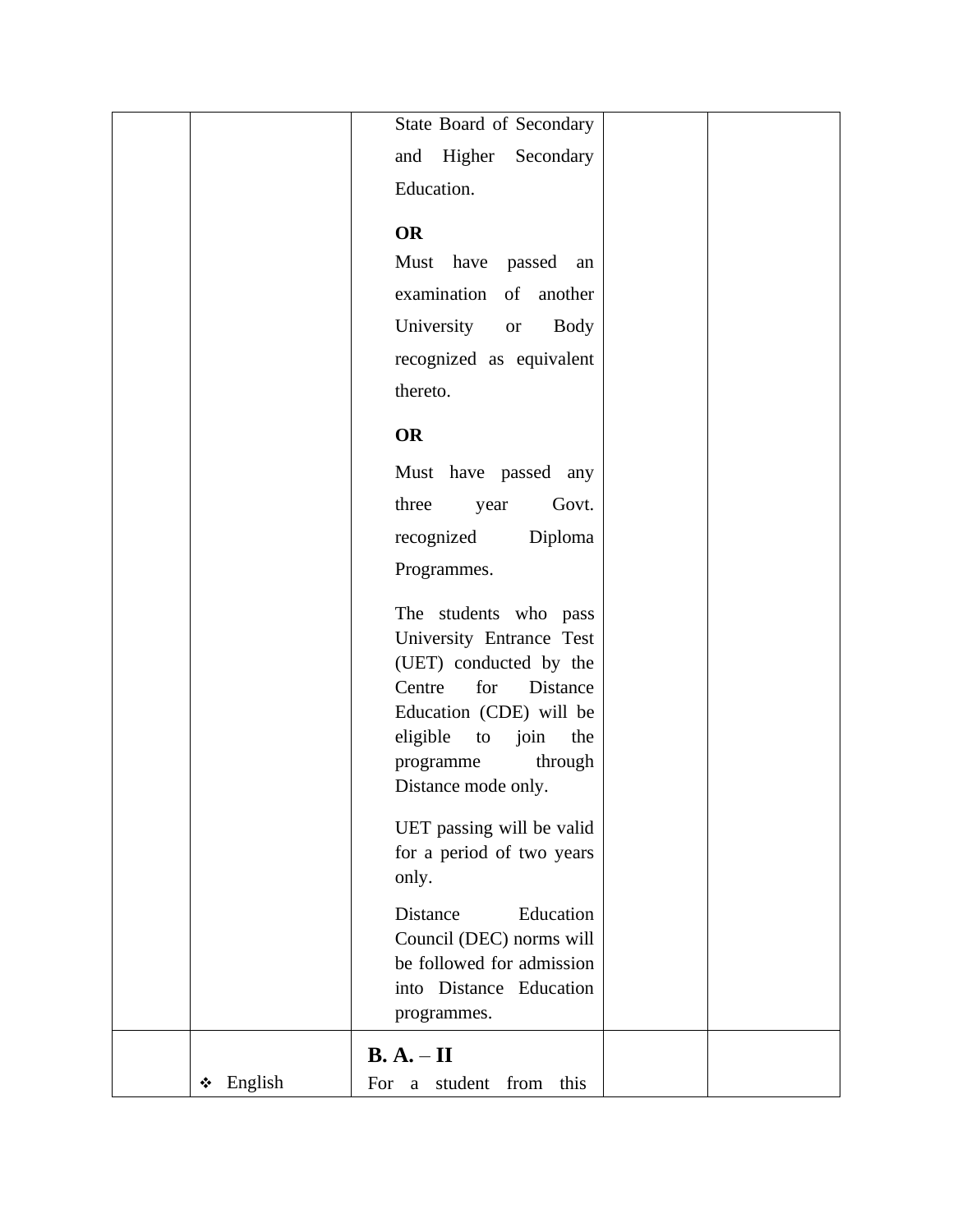| ❖<br>❖<br>❖<br>❖<br>❖<br>❖<br>❖<br>❖<br>❖ | Gujarati<br>Hindi<br>Marathi<br>Sanskrit<br>Economics<br>Geography<br>History<br>Political<br>Science<br>Sociology | University<br>should<br>have<br>cleared first year in the same<br>subject or has passed with<br>admissible ATKT.<br>For a student from another<br>University<br>should<br>have<br>studied at least two courses of<br>four credits each in the first<br>year in the same subject.<br>Passed in first year with or<br>without ATKT.                                                                                                                                                                                                                                                                                                                                                                                                                                                                                                                                     |                                                                                           |
|-------------------------------------------|--------------------------------------------------------------------------------------------------------------------|-----------------------------------------------------------------------------------------------------------------------------------------------------------------------------------------------------------------------------------------------------------------------------------------------------------------------------------------------------------------------------------------------------------------------------------------------------------------------------------------------------------------------------------------------------------------------------------------------------------------------------------------------------------------------------------------------------------------------------------------------------------------------------------------------------------------------------------------------------------------------|-------------------------------------------------------------------------------------------|
| ❖                                         | Psychology                                                                                                         | <b>B.A.</b> – <b>II</b> Psychology<br>student<br>from<br>another<br>A<br>university is being eligible for<br>admission<br>to<br>B.A.<br>$\mathbf{I}$<br>Psychology will have to give<br>an undertaking of completing<br>8 credits of 'Developmental<br>Psychology' in the course of<br><b>Semesters</b><br>III<br>and<br>IV,<br>appearing for those papers<br>college<br>with<br>students<br>of<br>Semester I and II respectively,<br>as well as an assignment of<br>one credit each on General<br>Psychology during Sem. III<br>and IV respectively.<br>(This is based on papers)<br>offered at SNDT WU and<br>missing<br>generally<br>from<br>of<br>other<br>programmes<br>Universities, since SNDT WU<br>offers more credits than most<br>other Universities, but may be<br>looked at on a case to case<br>basis in case the mismatch is<br>of some other nature.) | <b>Academic</b><br>Council<br>resolution<br>(A.C.<br>meeting<br>held on June<br>18, 2020) |
|                                           |                                                                                                                    |                                                                                                                                                                                                                                                                                                                                                                                                                                                                                                                                                                                                                                                                                                                                                                                                                                                                       | Academic                                                                                  |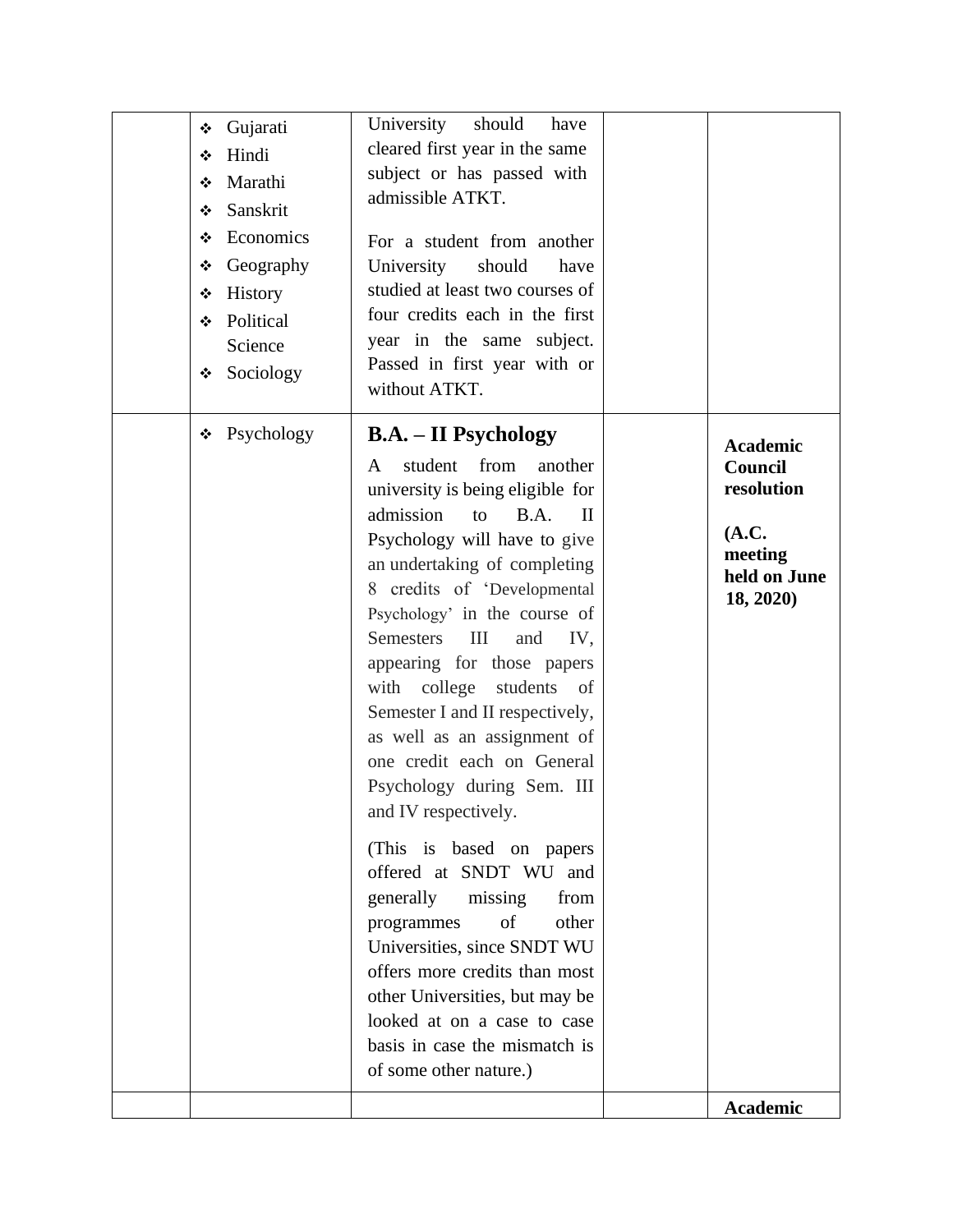| English<br>❖<br>Gujarati<br>❖<br>Hindi<br>❖<br>Marathi<br>❖                                                      | $B. A. - III$<br>For a student from this<br>University<br>should<br>have<br>cleared second year in the                                                                                                                                                                                                                                                                                                                                                                                                                                                                                                                                                                                                                                | Council<br>resolution<br>no. 3A<br>(meeting<br>held on April<br>9, 2013)                    |
|------------------------------------------------------------------------------------------------------------------|---------------------------------------------------------------------------------------------------------------------------------------------------------------------------------------------------------------------------------------------------------------------------------------------------------------------------------------------------------------------------------------------------------------------------------------------------------------------------------------------------------------------------------------------------------------------------------------------------------------------------------------------------------------------------------------------------------------------------------------|---------------------------------------------------------------------------------------------|
| Sanskrit<br>❖<br>Economics<br>❖<br>Geography<br>❖<br>History<br>❖<br>Political<br>❖<br>Science<br>Sociology<br>❖ | same subject or has passed<br>with admissible ATKT.<br>For a student from another<br>university<br>should<br>have<br>completed at least six courses<br>of 4 credits each or 24 credits<br>in the B.A. I and B.A. II year<br>in the same subject. Passed in<br>I and II year with or without                                                                                                                                                                                                                                                                                                                                                                                                                                           |                                                                                             |
| Psychology<br>❖                                                                                                  | ATKT.<br><b>B.A.</b> – <b>III</b> Psychology<br>from<br>student<br>another<br>A<br>university is being eligible<br>for admission to B.A. III<br>Psychology will have to give<br>an undertaking of completing<br>8 credits of 'Developmental<br>Psychology in the course of<br>Semesters<br>$\mathop{\rm III}$<br>and<br>IV,<br>appearing for those papers<br>with college students<br>of<br>Semester<br>$\mathbf{I}$<br>and<br>$\mathbf{I}$<br>respectively, as well as an<br>assignment of one credit each<br>General Psychology<br>on<br>Sem.<br>$\rm III$<br>during<br>and<br>IV respectively, as well as<br>appearing for papers<br>in<br>Personality Theories<br>and<br>Psychological Testing and<br>assessment in the course of | <b>Academic</b><br>Council<br>resolution<br>(A.C.<br>meeting -<br>held on June<br>18, 2020) |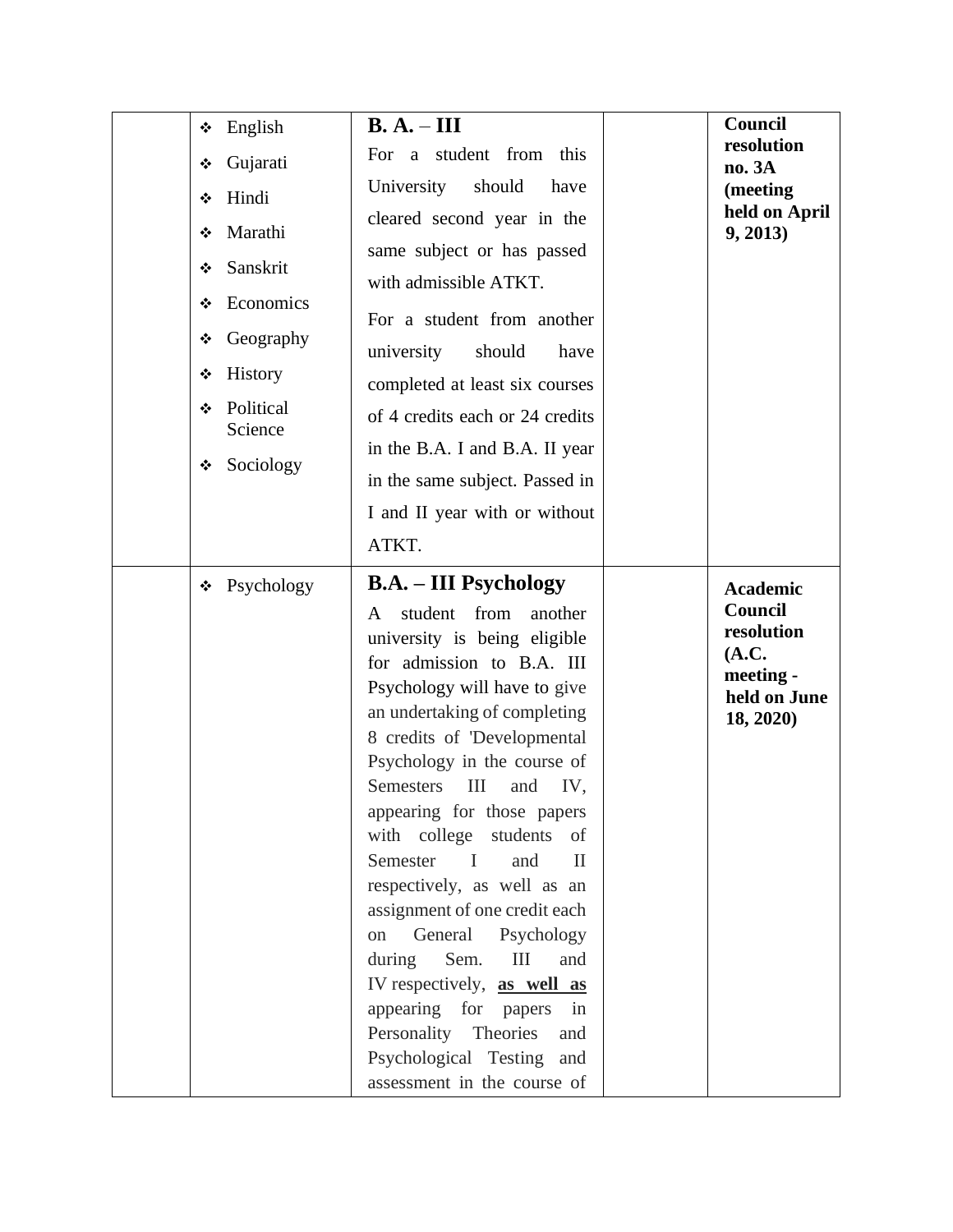|            |                                 | their Semesters V and VI.<br>The students may complete<br>these credits by appearing for<br>the same with students of<br>Semesters III and IV.<br>(This is based on papers)<br>offered at SNDT WU and<br>generally<br>missing<br>from<br>programmes<br>of<br>other<br>Universities,<br>since<br><b>SNDT</b><br>WU offers more credits than<br>most other Universities, but<br>may be looked at on a case to<br>basis<br>in<br>case<br>case<br>the.<br>mismatch is of some other<br>nature.) |                 |                                |
|------------|---------------------------------|---------------------------------------------------------------------------------------------------------------------------------------------------------------------------------------------------------------------------------------------------------------------------------------------------------------------------------------------------------------------------------------------------------------------------------------------------------------------------------------------|-----------------|--------------------------------|
| Sr.<br>No. | Name of the                     | <b>Eligibility</b>                                                                                                                                                                                                                                                                                                                                                                                                                                                                          | <b>Duration</b> | Circular/<br><b>Resolution</b> |
|            | <b>Programme</b>                |                                                                                                                                                                                                                                                                                                                                                                                                                                                                                             |                 | No.                            |
| 2.         | <b>Master of Arts</b><br>(M.A.) | As follows:                                                                                                                                                                                                                                                                                                                                                                                                                                                                                 | 2 years         |                                |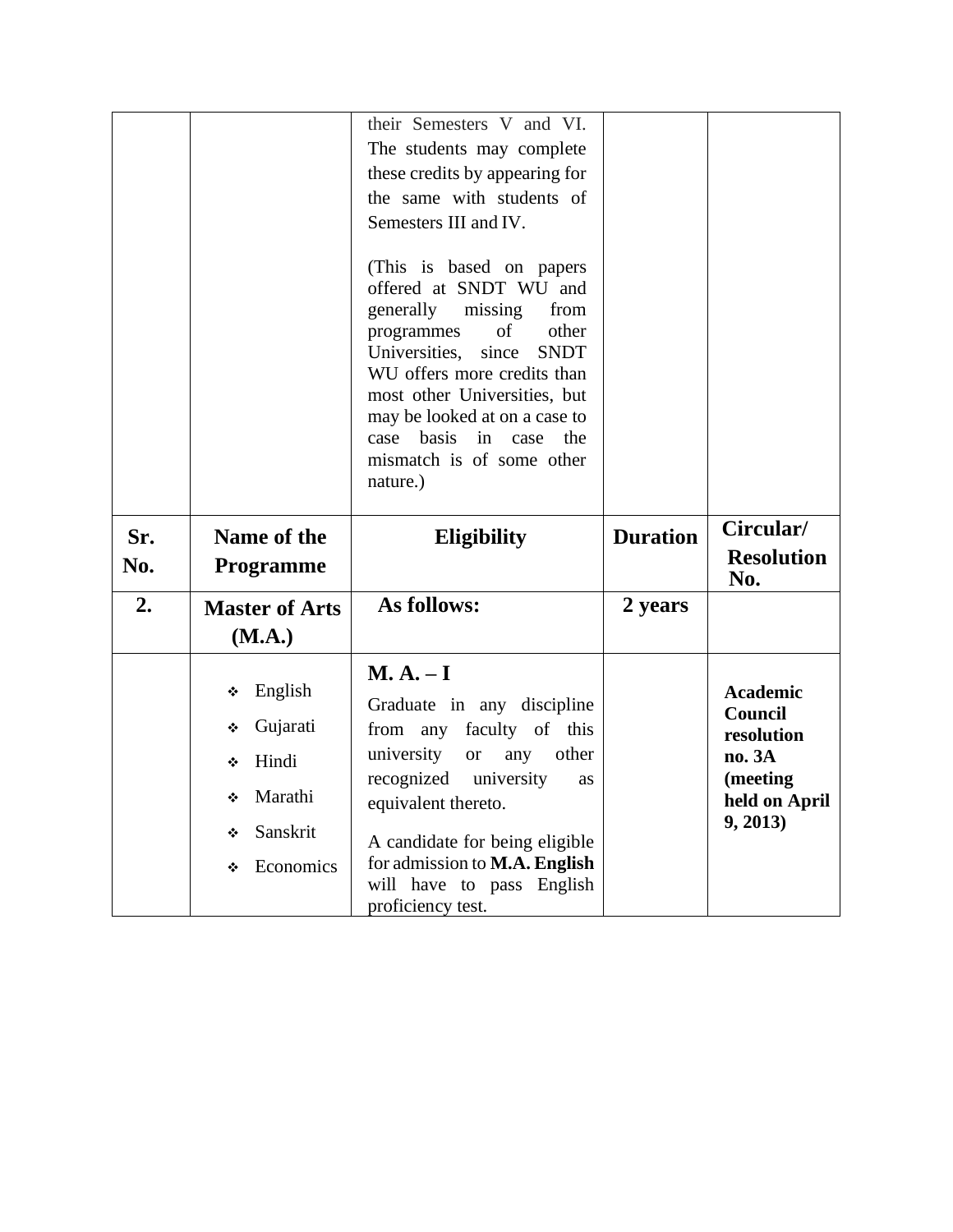| <b>History</b><br>❖<br>Political<br>❖<br>Science<br>Sociology<br>❖<br>Non-<br>❖<br>Formal<br>Education &<br>Development | $M. A. - II$<br><b>Students from other University</b><br>cannot take direct admission<br>in second year of Master's<br>programme.<br>For a student from this<br>University<br>should<br>have<br>cleared first year in the same<br>subject or has passed with<br>admissible ATKT.                                                                                                                                                                                                                                                                                                                       |                                                                                        |
|-------------------------------------------------------------------------------------------------------------------------|--------------------------------------------------------------------------------------------------------------------------------------------------------------------------------------------------------------------------------------------------------------------------------------------------------------------------------------------------------------------------------------------------------------------------------------------------------------------------------------------------------------------------------------------------------------------------------------------------------|----------------------------------------------------------------------------------------|
| Psychology<br>❖                                                                                                         | M. A. – I Psychology<br>Graduates<br>in<br>Psychology<br>Major with practicals from<br>SNDT Women's university or<br>other<br>recognized<br>any<br>University.<br><b>OR</b><br>Graduates from any other<br>recognized University should<br>have completed 8 courses of 4<br>credits each in Psychology<br>with at least one course of<br>practical of 4 credits in<br>Psychology<br>Bachelor's<br>at<br>programme.<br>M. A. - II Psychology<br>student<br>from<br>this<br>For<br>a<br>University<br>should<br>have<br>cleared first year in the same<br>subject or has passed with<br>admissible ATKT. | <b>Academic</b><br>Council<br>resolution<br>(A.C. meeting<br>held on June<br>18, 2020) |
| Geography<br>❖                                                                                                          | $M. A. I - Geography$<br>Any Graduate<br>from<br>this<br>university<br>other<br><b>or</b><br>any<br>recognized University who<br>has completed graduation with<br>at least 4 credits course of<br>practical in Geography                                                                                                                                                                                                                                                                                                                                                                               | <b>Academic</b><br>Council<br>resolution<br>(A.C. meeting<br>held on June<br>18, 2020) |